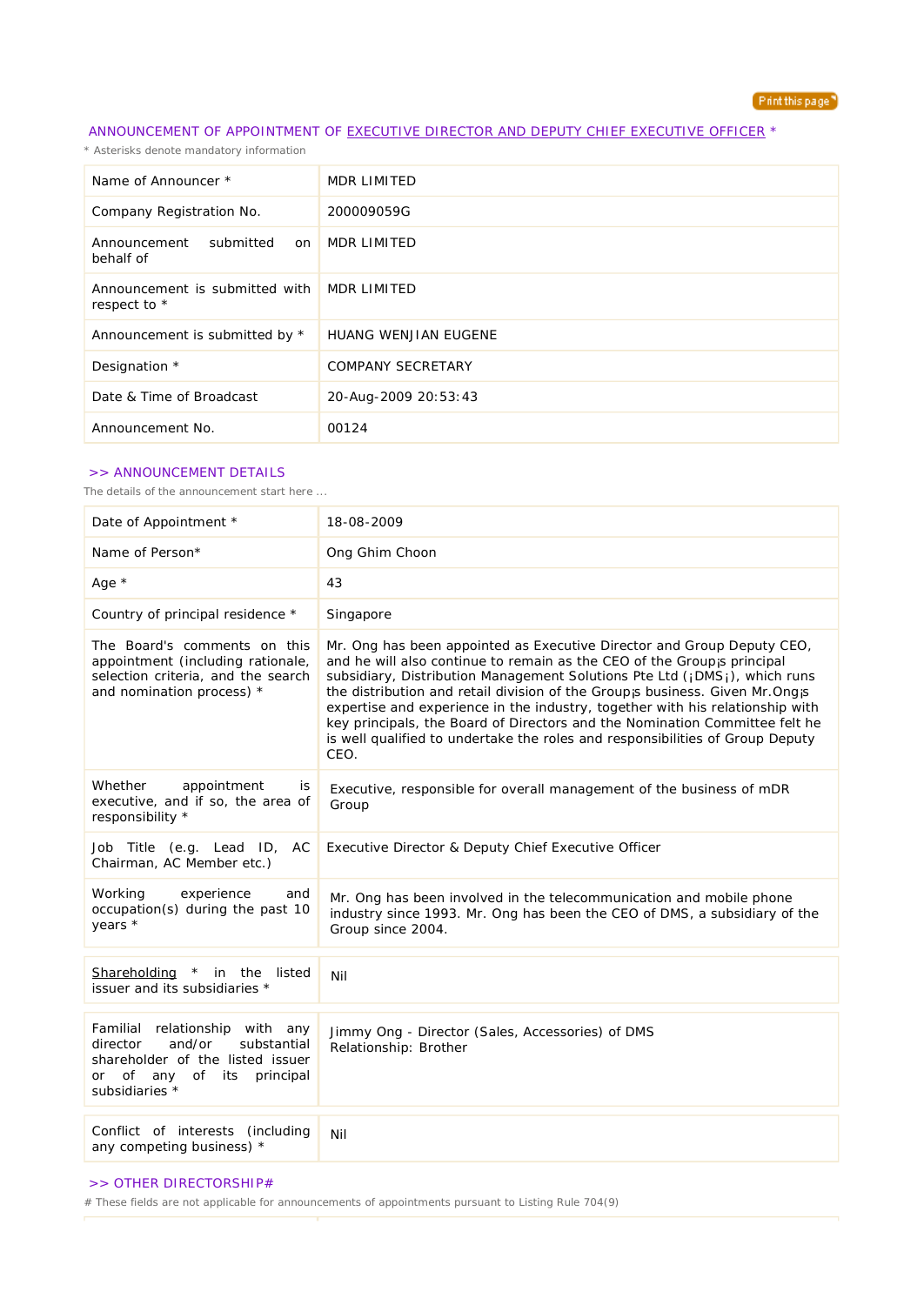| Past (for the last 5 years) | Acson Telecom (S) Pte Ltd<br>Atlantic Telecom (S) Pte Ltd (fka Atlantic Mobile Pte Ltd)<br>Handphone Connection<br>ORA (Australia) Pty Ltd<br>ORA (HK) Ltd (fka Acson Integrated Systems Limited)<br>ORA Telecom (S) Pte Ltd (fka Call Electro-Mart Pte Ltd)<br>Pacad Comm Pte Ltd                                                                                                                                         |
|-----------------------------|----------------------------------------------------------------------------------------------------------------------------------------------------------------------------------------------------------------------------------------------------------------------------------------------------------------------------------------------------------------------------------------------------------------------------|
| Present                     | Acson (HK) Ltd<br>A-Mobile Connection Pte Ltd<br>A-Mobile Pte Ltd<br>Handphone Shop (HK) Ltd<br><b>I-Distribution Pte Ltd</b><br>IDM Distribution (M) Sdn. Bhd.<br>NBRC Pte Ltd<br>Pacific Cellular (Thailand) Ltd<br>Pacific Cellular International Ltd<br>Pacific Cellular Pte Ltd<br>Pacific Organisation Pte Ltd<br>Pacific Page Pte Ltd<br>PC (Singapore) Pte Ltd<br>SDS Pte Ltd<br>Sorabol Korean Restaurant Pte Ltd |

## >> INFORMATION REQUIRED PERSUANT TO LISTING RULE 704(7)(H)

Disclose the following matters concerning an appointment of director, chief executive officer, general manager or other executive officer of *equivalent rank. If the answer to any questions is "yes", full details must be given.*

- (a)\* Whether at any time during the last 10 years, an  $\bullet$  No application or a petition under any bankruptcy law of any jurisdiction was filed against him or against a partnership of which he was a partner at the time when he was a partner or at any time within 2 years from the date he ceased to be a partner?
- (b) \* Whether at any time during the last 10 years, an application or a petition under any law of any jurisdiction was filed against an entity (not being a partnership) of which he was a director or an equivalent person or a key executive, at the time when he was a director or an equivalent person or a key executive of that entity or at any time within 2 years from the date he ceased to be a director or an equivalent person or a key executive of that entity, for the winding up or dissolution of that entity or, where that entity is the trustee of a business trust, that business trust, on the ground of insolvency?
- (c)\* Whether there is any unsatisfied judgment against him?
- (d) \* Whether he has ever been convicted of any offence, in Singapore or elsewhere, involving fraud or dishonesty which is punishable with imprisonment, or has been the subject of any criminal proceedings (including any pending criminal proceedings of which he is aware) for such purpose?
- $(e)^*$  Whether he has ever been convicted of any offence, in Singapore or elsewhere, involving a breach of any law or regulatory requirement that relates to the securities or futures industry in
- $\bullet$  No No  $\bullet$  No

 $\bullet$  No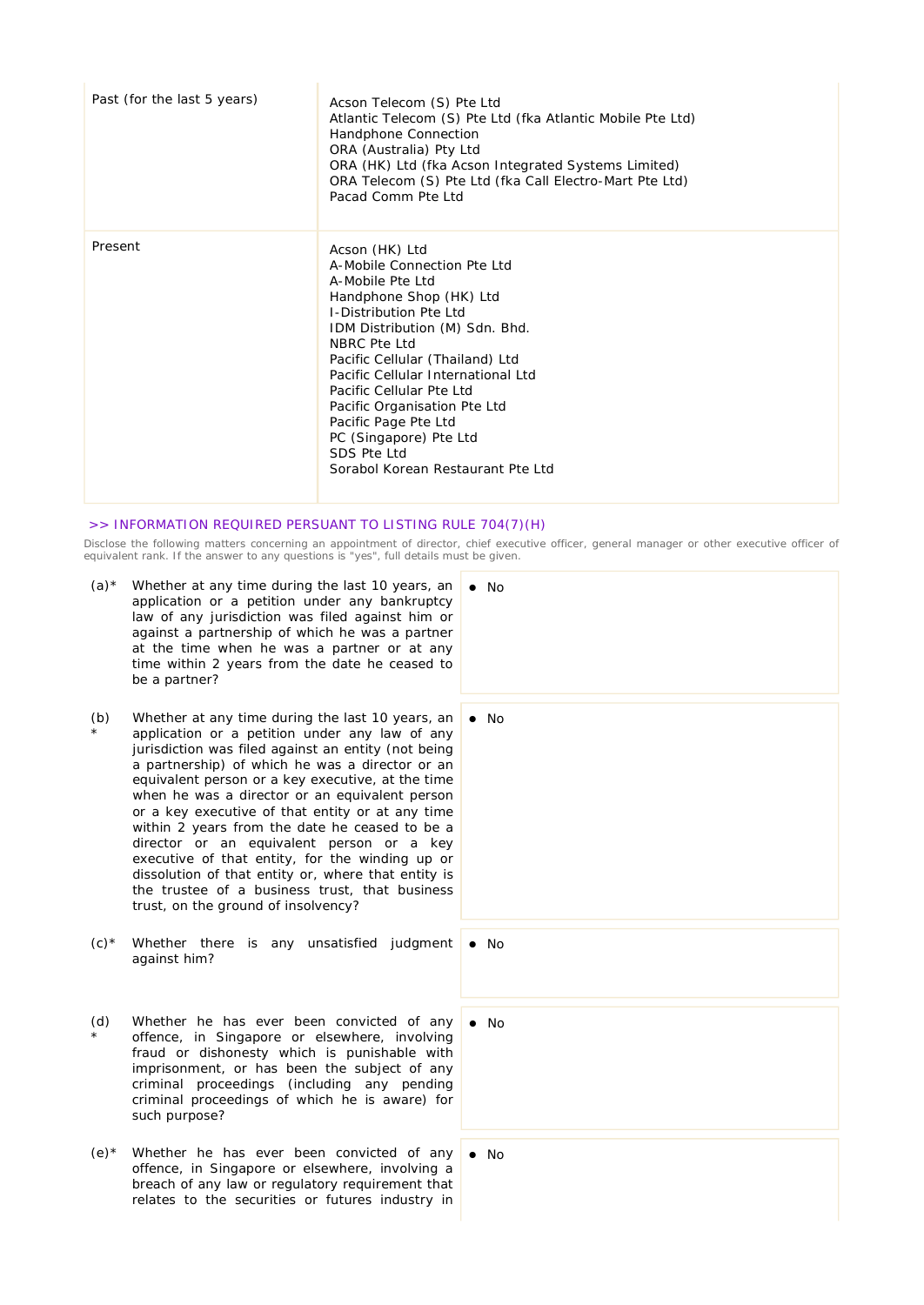Singapore or elsewhere, or has been the subject of any criminal proceedings (including any pending criminal proceedings of which he is aware) for such breach?

- $(f)^*$  Whether at any time during the last 10 years, judgment has been entered against him in any civil proceedings in Singapore or elsewhere involving a breach of any law or regulatory requirement that relates to the securities or futures industry in Singapore or elsewhere, or a finding of fraud, misrepresentation or dishonesty on his part, or he has been the subject of any civil proceedings (including any pending civil proceedings of which he is aware) involving an allegation of fraud, misrepresentation or dishonesty on his part?
- (g) \* Whether he has ever been convicted in Singapore or elsewhere of any offence in connection with the formation or management of any entity or business trust?
- (h) \* Whether he has ever been disqualified from acting as a director or an equivalent person of any entity (including the trustee of a business trust), or from taking part directly or indirectly in the management of any entity or business trust?
- $(i)*$  Whether he has ever been the subject of any order, judgment or ruling of any court, tribunal or governmental body, permanently or temporarily enjoining him from engaging in any type of business practice or activity?
- (j) Whether he has ever, to his knowledge, been concerned with the management or conduct, in Singapore or elsewhere, of the affairs of :-
	- $(i)$ <sup>\*</sup> any corporation which has been investigated for a breach of any law or regulatory requirement governing corporations in Singapore or elsewhere; or
	- $(ii)*$  any entity (not being a corporation) which has been investigated for a breach of any law or regulatory requirement governing such entities in Singapore or elsewhere; or
	- (iii)\* any business trust which has been investigated for a breach of any law or regulatory requirement governing business trusts in Singapore or elsewhere; or
	- $(iv)^*$  any entity or business trust which has been investigated for a breach of any law or regulatory requirement that relates to the securities or futures industry in Singapore or elsewhere,

in connection with any matter occurring or arising during that period when he was so concerned with the entity or business trust?

 $(k)$ <sup>\*</sup> Whether he has been the subject of any current or past investigation or disciplinary proceedings, or has been reprimanded or issued any warning,

 $\bullet$  No

 $\bullet$  No

 $\bullet$  No

 $\bullet$  No

 $\bullet$  No

 $\bullet$  No

No

 $\bullet$  No

 $\bullet$  No